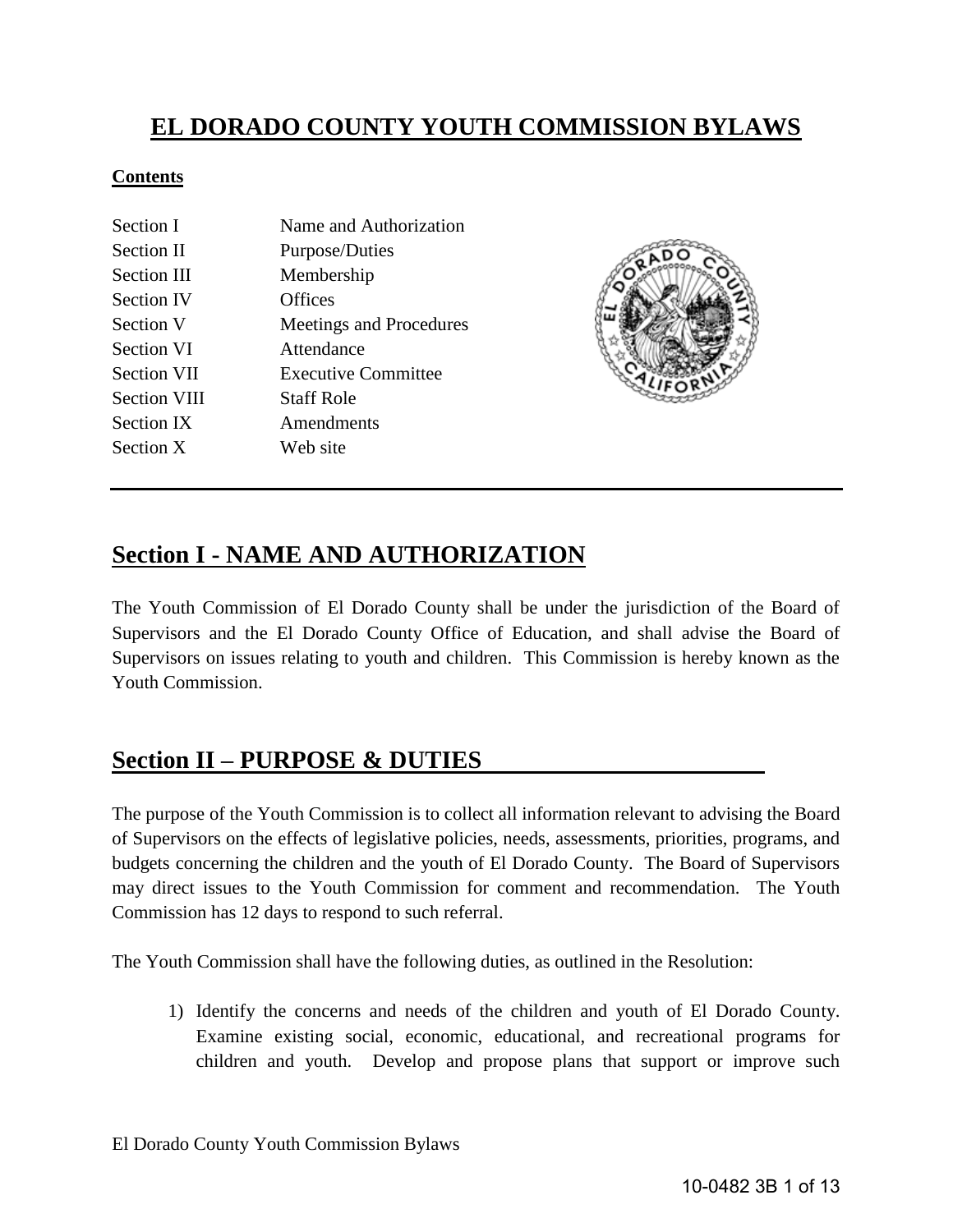programs, and make recommendations to the Board of Supervisors through their Board Liaison or their appointing Board member.

- 2) Identify the unmet needs of El Dorado County children and youth through personal contact with these young people, school officials, church leaders, and others. Hold public forums in which both youth and adults are encouraged to participate.
- 3) Elicit the interest, support and mutual cooperation of private groups and Countywide neighborhood planning collaborative efforts for children, youth and families that initiate and sponsor recommendations that address the social economic, educational, and recreational needs of children and youth in El Dorado County. Advise the Board of Supervisors about how such recommendations could be coordinated in the community to eliminate duplication in cost and effort.
- 4) Advise about available sources of governmental and private funding for youth programs.
- 5) Submit recommendations to the Board of Supervisors about juvenile crime prevention, job opportunities for youth, recreational activities for teenagers, opportunities for effective participation by youth in the governmental process, and changes in county regulations that are necessary to improve the social, economic, educational, and recreational advantages of children and youth.
- 6) Respond to requests for comment and recommendation on matters referred to the Youth Commission by officers, departments, agencies, boards, commissions, and advisory committees of the of the county.
- 7) Report to the Board of Supervisors the activities, goals and accomplishments of the Commission by June 2005, and by June of each calendar year thereafter. The Chair, or the next standing Officer, of the Youth Commission shall present the Youth Commission's activities, goals, and accomplishments of the past year to the full Board of Supervisors at the end of the Commission term. The address will be filed by the Youth Commission office and will be included as the opening section of the Youth Commission's published annual report.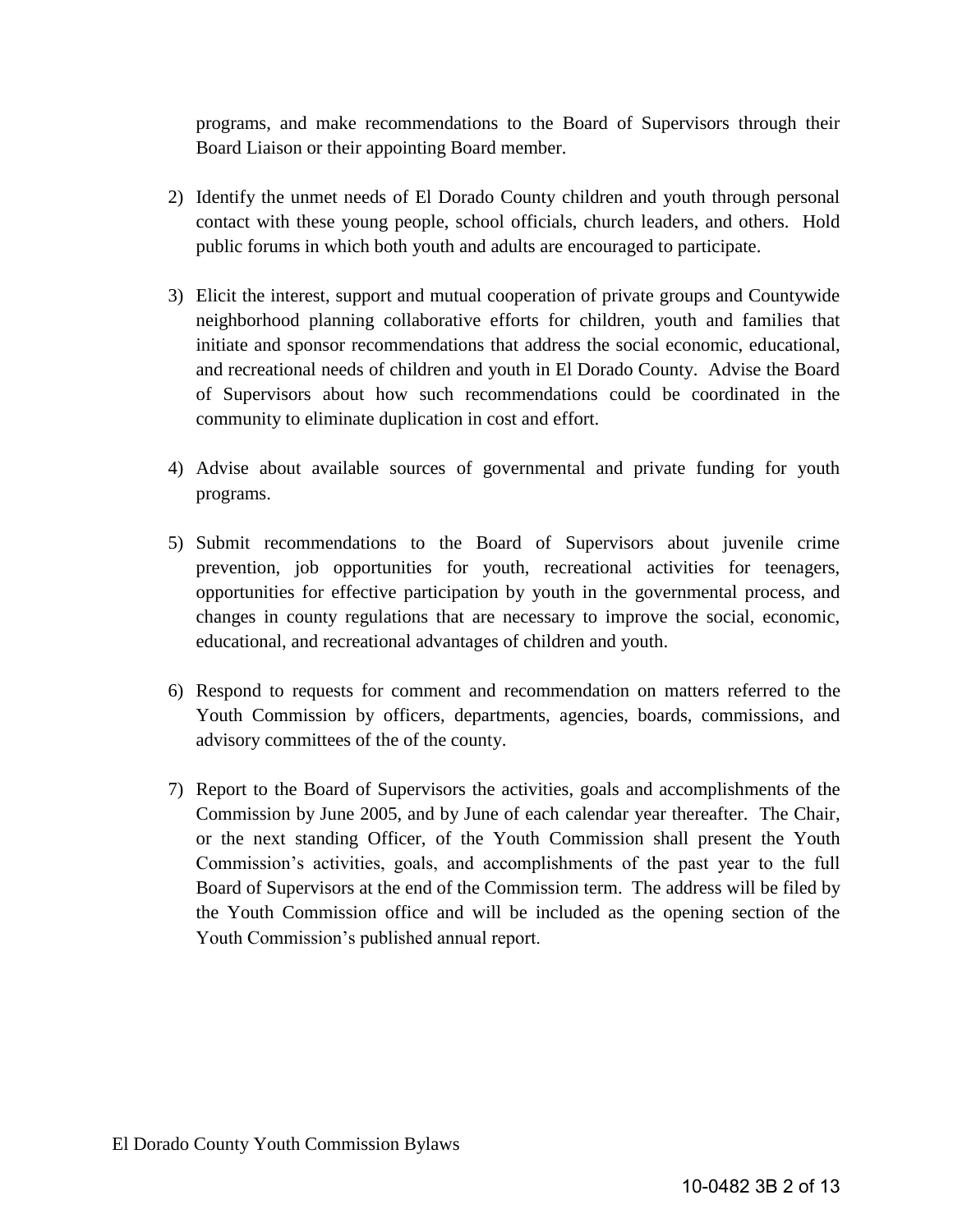## **Section III – MEMBERSHIP**

- A) The Youth Commission may consist of up to eleven (11), but not less than five (5) voting members, each of whom shall be between entering the eighth grade and at least 12 years of age, and entering the twelfth grade of school at the time of appointment of the Youth Commission. School is defined herein to mean a California recognized education system which includes, but is not limited to, public, private or home school programs.
	- 1) Each member of the Board of Supervisors may appoint up to two (2) members of the Youth Commission. The Supervisor who has been appointed as the board's Liaison to the Youth Commission shall appoint one (1) additional member to the Youth Commission for a total of three (3) appointments to the Youth Commission. The El Dorado County Clerk of the Board of Supervisors shall appoint the Clerk of the Commission.
	- 2) Youth Commission applications are accepted during the months of May through August. In September a panel will be convened including Youth Commission Executive Committee, an EDCOE representative and a County representative to screen all incoming applications and set up interviews for those applicants invited for an interview. Once the interview process has been completed, a list of eligible applicants will be forwarded to the Board of Supervisors for appointment. The panel may include their notes to the Board to inform the Supervisors on information that could help them determine their appointments.
	- 3) All appointments shall be completed by October  $30<sup>th</sup>$  each year and Youth Commission members shall serve at the pleasure of their appointing authorities.
- B) A member who wishes to resign from the Youth Commission is required to submit a resignation letter to his/her appointing Supervisor. The Commission requests that the member then submit a copy of this letter to the Operations Officer.
- C) Vacancies In the event of a vacancy on the Youth Commission, the Operations Officer shall inform the appointing Supervisor that the Youth Commission would like to review applications and make recommendations to the Supervisor to fill the vacancy. Persons applying at the beginning of the Youth Commissioner selection process will be included in the selection process.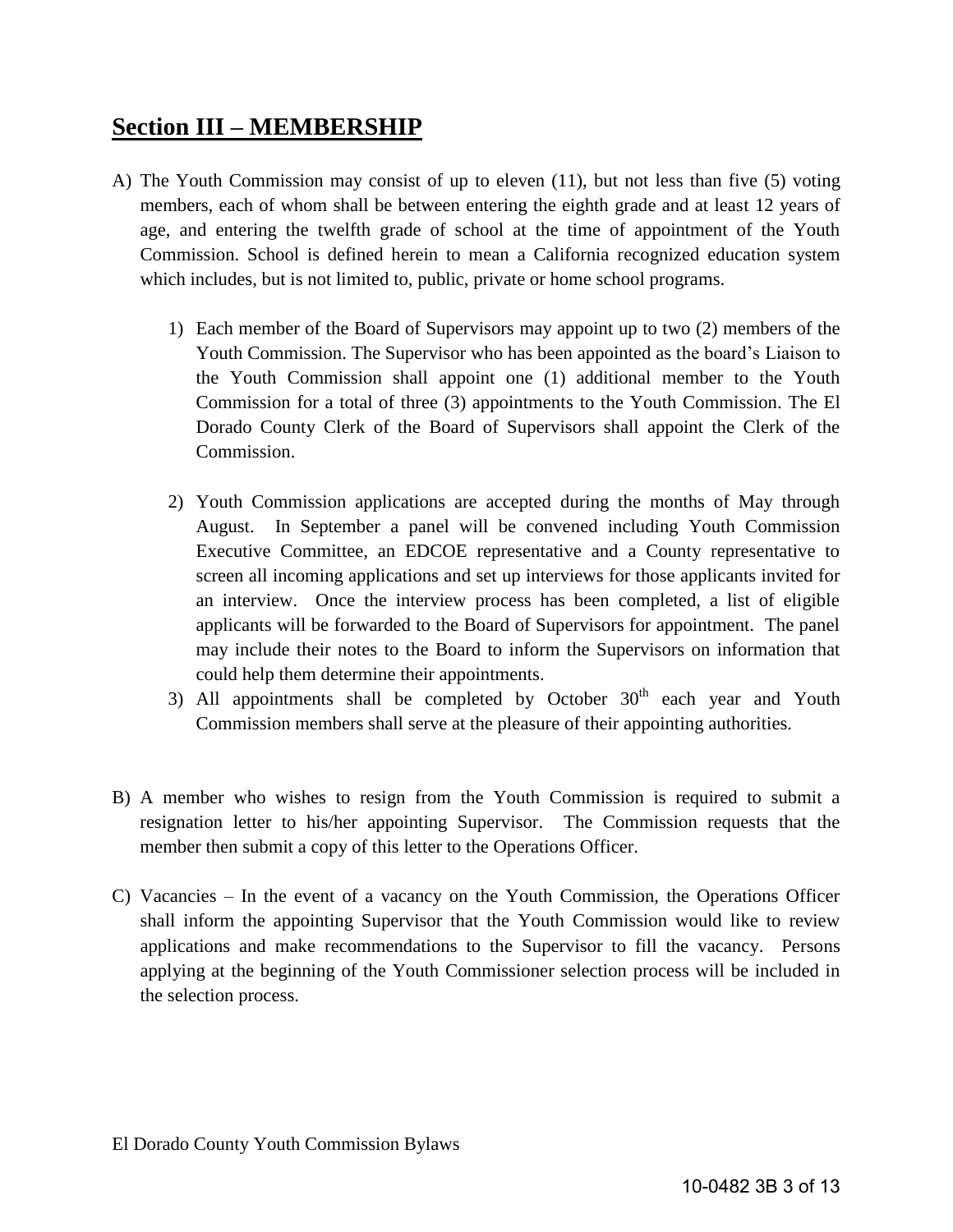## **Section IV – OFFICERS**

- A) The Youth Commission shall consist of the following Officers:
	- 1) Chairperson
	- 2) Vice-Chair / Operations Officer
	- 3) Government Affairs Officer
	- 4) Community Affairs Officer
	- 5) Treasurer
- B) Duties of the Officers
	- 1) The Chairperson shall:
		- i. Facilitate Youth Commission and Executive committee meetings;
		- ii. Be fair;
		- iii. Motivate and encourage active participation by all Youth Commissioners at meetings and in projects;
		- iv. Uphold and enforce bylaws;
		- v. Meet with the advisor weekly to check in and discuss Youth Commission business;
		- vi. Be the spokesperson of the Youth Commission;
		- vii. Review the agenda for Youth Commission meetings;
		- viii. Be responsible in assigning tasks not under the jurisdiction of other officers.

*Recommended Skills: Public speaking skills, leadership skills, group facilitation skills, able to ensure participation of members at meetings and in projects, motivational skills, and inclusive (prefer flexible schedule with free hours during the day).* 

- 2) The Vice Chair/Operations Officer shall:
	- i. If the Chairperson is not present, facilitate Youth Commission and Executive Committee meetings;
	- ii. Ensure committees and liaisons are fulfilling their duties and responsibilities;
	- iii. Mediate all internal conflicts (Youth Commissioner-Youth Commissioner; Youth Commissioner-Staff); point person for grievances pertaining to staff or Commissioners.
		- 1. In the event that a grievance is against the Vice Chair/Operations Officer, the Chairperson will mediate;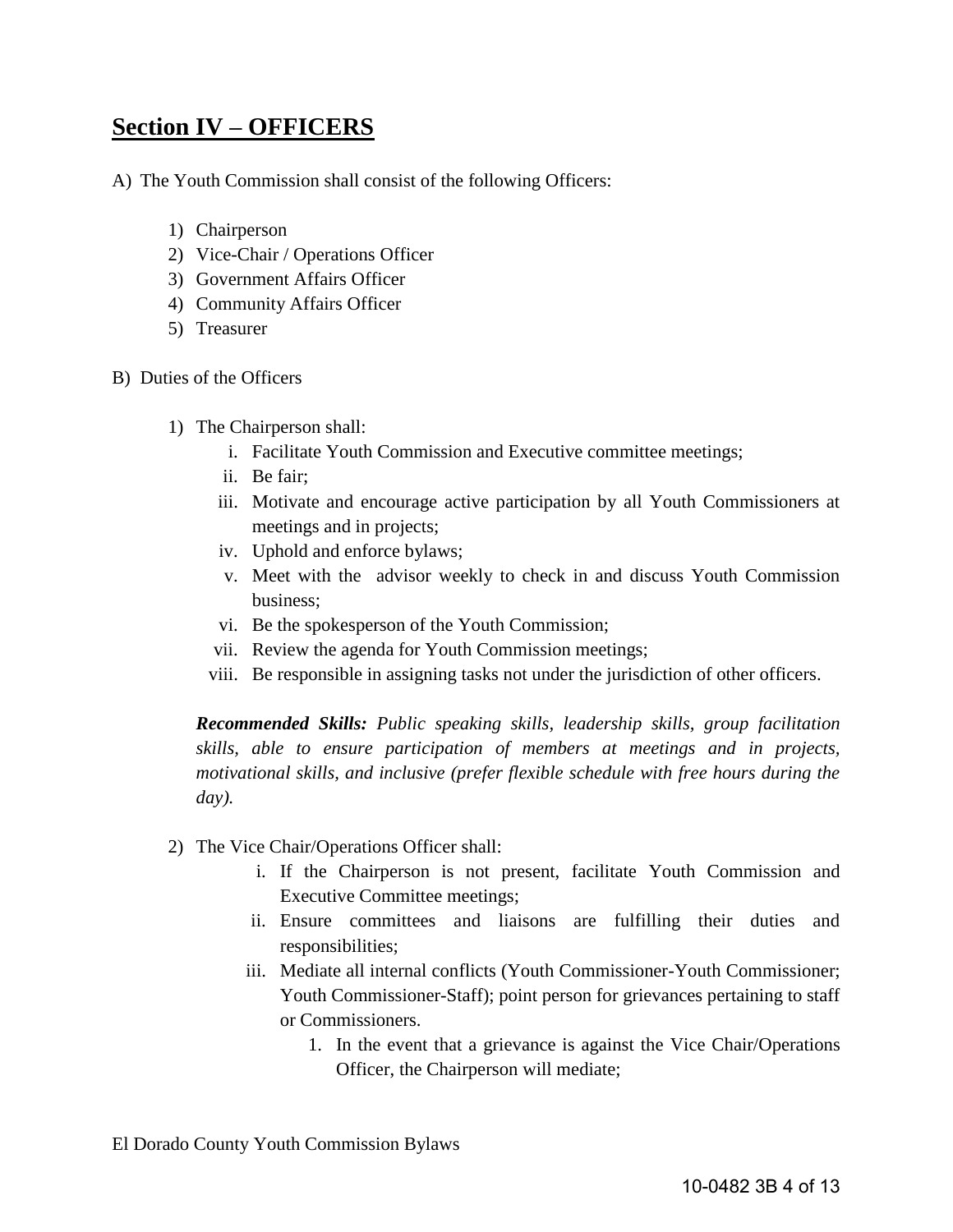- iv. Monitor attendance and report delinquent Youth Commissioners to Executive Youth Committee;
- v. Coordinate making recommendation of a Youth Commission candidate to appointing authority in the event of a vacancy;
- vi. Oversee all administrative functions on behalf of the Youth Commission;
- vii. Coordinate social/training events with the assistance of staff.

*Recommended Skills: Organizational skills; ability to work well with people and encourage them, facilitation/conflict mediation skills, ability to relate well to different groups of people.* 

- 3) The Government Affairs Officer shall:
	- i. Serve as the point person on receiving, monitoring, and reporting pending legislation to the Youth Commission;
	- ii. Ensure Youth Commissioners build relationships with Board of Supervisors by meeting about upcoming legislation;
	- iii. Check (via phone or at Youth Commission meetings) to make sure Youth Commissioners are meeting with appointing authority regarding pending legislation;
	- iv. Solicit interest and participation of Youth Commissioners in writing and getting support for legislation;
	- v. Advise committees on drafting legislation before it goes to the County Counsel's office'
	- vi. Serve as a liaison to the Deputy County Counsel;
	- vii. Attend Board of Supervisors meetings, if possible.

*Recommended Skills: Interest in legislation and policy, leadership skills, public speaking skills, organizational skills, facilitation skills, quick learner, able to teach and engage as many Youth Commissioners as possible, (prefer flexible schedule with free hours during the day).* 

- 4) The Community Affairs Officer shall:
	- i. Coordinate media, public relations, outreach and educational material on behalf of the Youth Commission;
	- ii. Working with staff, develop an annual outreach plan and media strategy for the Youth Commission;
	- iii. Present plan for approval to Youth Commission presentations at schools, agencies, and events.
	- iv. Coordinate Community Meetings and Youth Commission presentations at schools, agencies, and events;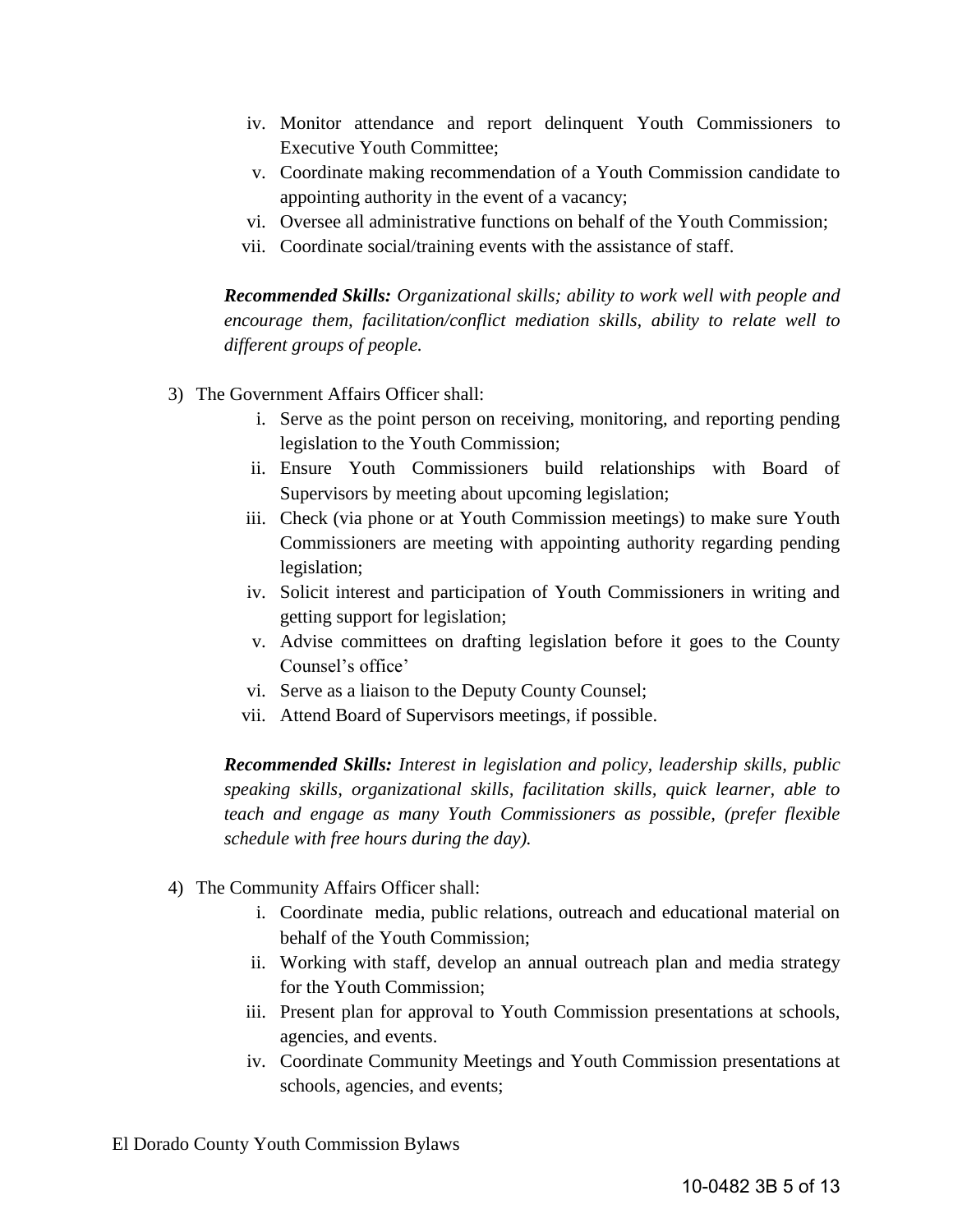- v. Working with the Government Affairs Officer, coordinate Youth Commissioner testimony at legislative hearings
- vi. Coordinate Youth Commission Newsletters.
- vii. Coordinate the production of the Annual Report

*Recommended Skills: Organizational skills, strong people skills, written and verbal communication skills, outgoing, dependable, public speaking skills, ability to relate to different groups of people, strong familiarity with El Dorado County.*

- 5) The Treasurer shall:
	- i. Maintain and monitor the financial records and activities related to the Youth Commission;
	- ii. Work with appropriate El Dorado County Office of Education accounting staff to facilitate financial transactions related to the Youth Commission;
	- iii. Facilitate a bi-monthly financial report to the Youth Commission at a regular meeting.

### C) Executive Committee

The Executive Committee shall be comprised of the Chairperson, Vice Chair/Operations Officer and the Treasurer.

- 1) Executive Committee responsibilities:
	- i. Create, determine size and select members of the committees, if necessary, and remove members if needed to review issues and advise the full Youth Commission.
	- ii. Call special meetings on behalf of the Youth Commission.
	- iii. Advise the Youth Commission during emergency or extenuating circumstances on action to take. In the event that the Youth Commission does not have a regularly scheduled meeting in the time to advise the Board of Supervisors on legislation that has been referred to them for review by committee; the Executive Committee may advise the Board of Supervisors of the position it will recommend to the full Youth Commission. The legislation shall then be placed on the next Youth Commission meeting's agenda to permit the Youth Commission to determine its recommendations.
	- iv. Investigate all improper behavior or bylaw infractions by Youth Commissioners and make recommendations for action to the full Youth Commission.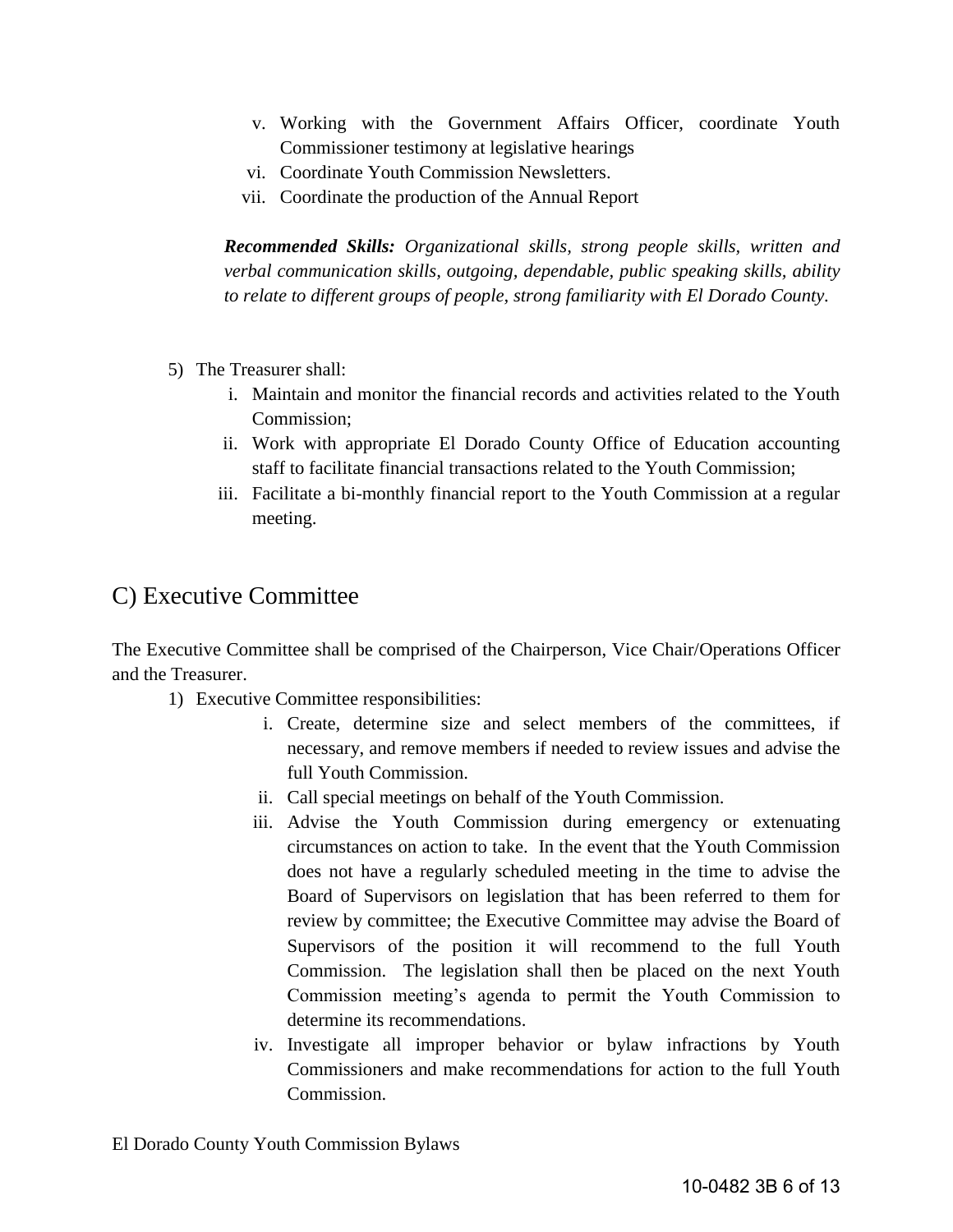- v. Monitor Youth Commission attendance, make recommendations regarding authorizing absences, and review and make recommendations to the full Commission regarding any member's request for leave of absence.
- vi. Review the Youth Commission budget.
- vii. Discuss and finalize Commission agendas.
- viii. The Executive Committee must make recommendations on applicants to the Youth Commission in occurrence of a vacancy and in the absence of the Vice Chair/Operations Officer. The Committee will then present such recommendations to the full Youth Commission for approval of a recommendation to appointing Supervisor
- 2) Jurisdiction of the Executive Committee
	- i. Only Executive Committee members are allowed to vote on Executive Committee business.
	- ii. Any unsolvable concerns of the Executive Committee shall be cast to the full Youth Commission for resolution.
	- iii. The full Youth Commission has the power to override or veto any decision made by the Executive Committee by majority vote.
- 3) Youth Commission Environment
	- i. The Youth Commission shall encourage and protect an egalitarian environment. This includes providing leadership roles and opportunities for all fellow Youth Commissioners.
- 4) Transfer from Current Term to New Term
	- i. The Chairperson will be appointed to the Youth Commission through an open election against all qualified candidates and will be appointed by the last meeting in the Youth Commission Year.
	- ii. If a Chairperson isn't appointed by the end of the term, the new Chairperson will be appointed at the beginning of the new term.
	- iii. All other officers will be appointed at the beginning of the new term.

The Executive Committee must make recommendations on applicants to the Youth Commission in the occurrence of a vacancy. The Committee will present their recommendations to the full Youth Commission for approval of a recommendation by the appointing Supervisor.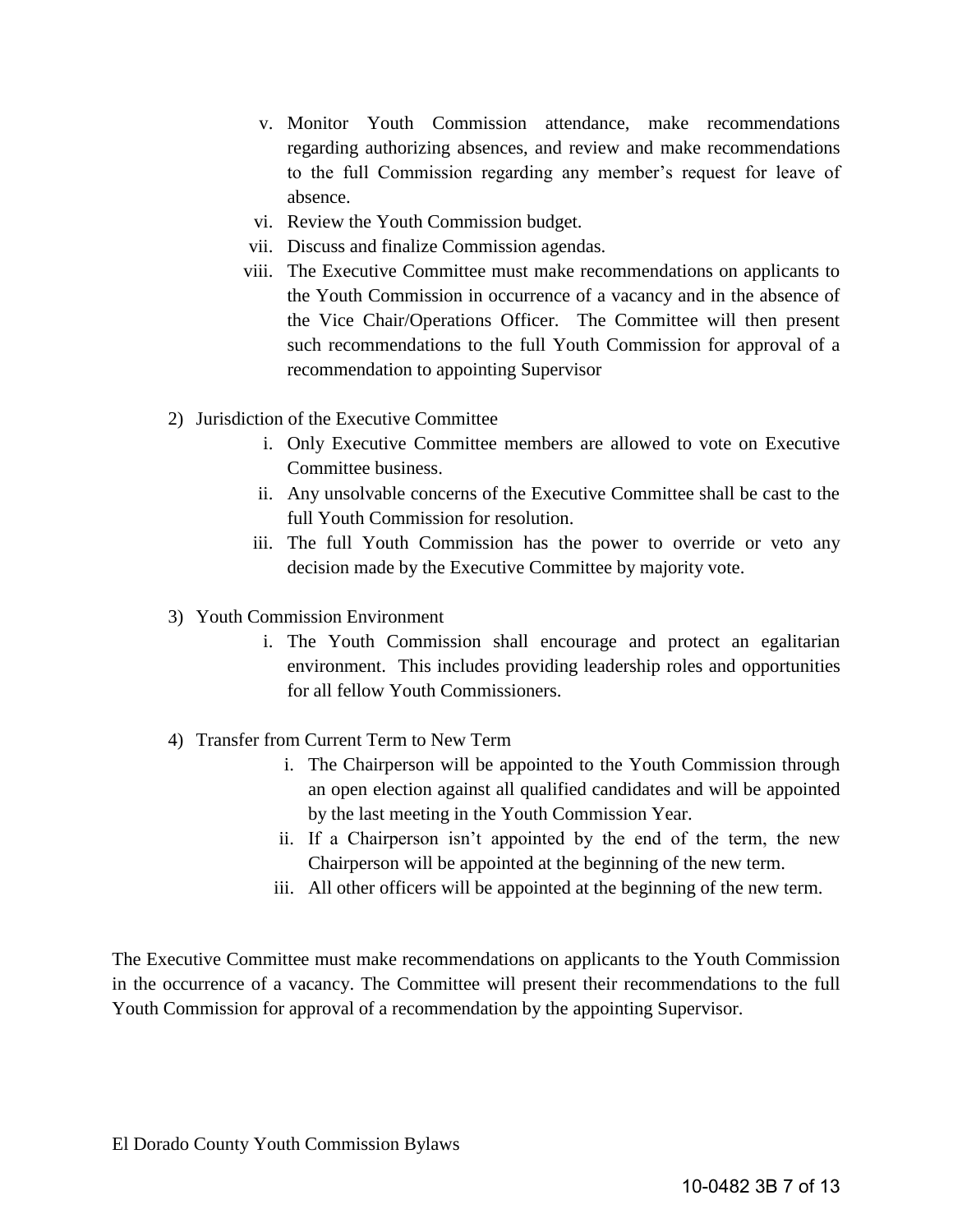El Dorado County Youth Commission Bylaws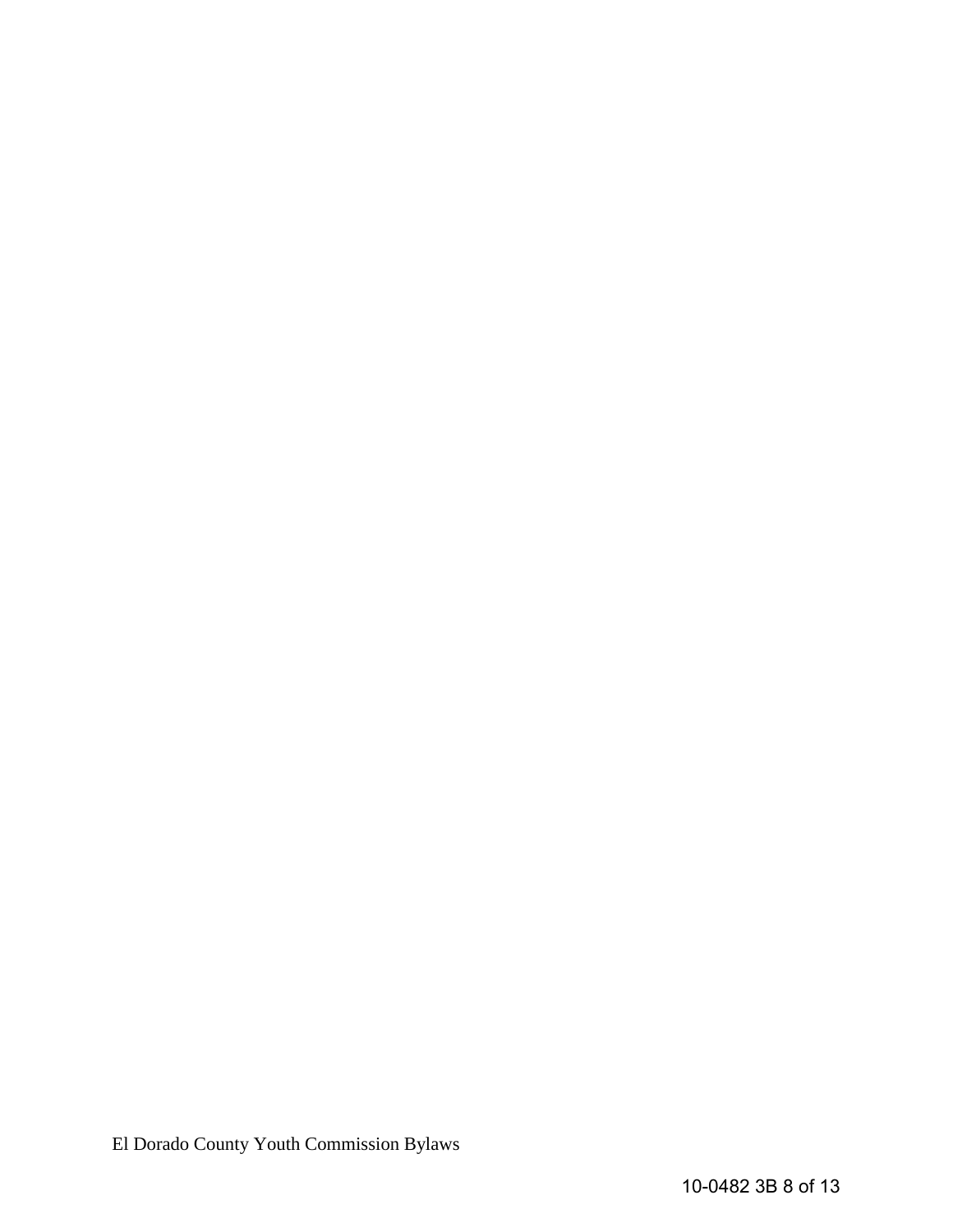## **D) Terms and Vacancies**

- 1) The Elected officials shall serve one-year terms, following the calendar terms of the full Youth Commission.
- 2) No Youth Commissioner shall run for more than one officer position at the same time.
- 3) No officer shall hold more than one officers' position at the same time.
- 4) No officer shall hold the same position for more than two (2) consecutive terms.
- 5) An officer may be removed from office by a 2/3 vote by the full Youth Commission for any reason deemed necessary.
- 6) Vacancies shall be filled for the remainder of the unexpired term in a manner similar to that which the member was initially elected.
- 7) Members may nominate themselves for an office or have someone else nominate them, providing the person accepts the nomination. Elections will happen in writing and results will be announced to the public. If there are more than two candidates and neither receives more than 50% of the votes, a run-off will be held. The person with the majority vote in the run-off shall be elected to the office.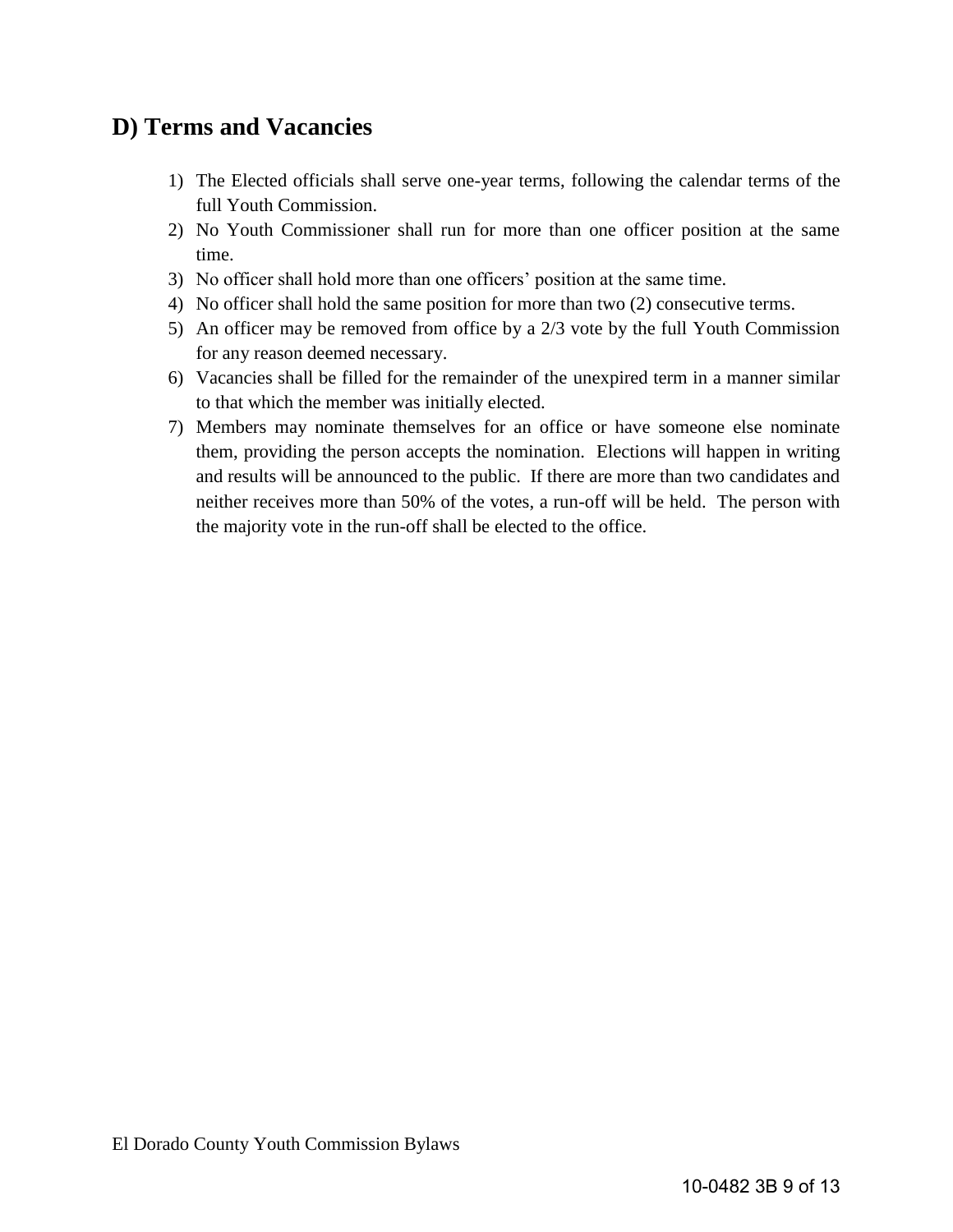### **Section V – MEETINGS AND PROCEDURES**

#### A. **Regular Meetings**

- 1) The Youth Commission will meet bi-monthly. Meeting dates and times to be determined by the El Dorado County Office of Education's assigned Youth Commission advisor and sitting Commissioners.
- 2) The Youth Commission must meet at least once per month.

#### B. **Special Meetings**

- 1) Under the Brown Act, the Chairperson or a majority of the Youth Commission have the power to call a special meeting of the Youth Commission. In addition, the Executive Committee shall also have the power to call a special meeting of the Youth Commission, if a minimum of three Executive Committee members vote to do so.
- 2) For a special meeting or workshop, an agenda and 24 hours notice to the public must be provided.
- 3) A quorum of the Youth Commission must be present in order to conduct business.

#### C. **Quorum and Voting Procedure** –

- 1) The presence of a majotiry of Youth Commissioners shall constitute a quorum for all proposes.
- 2) The affirmative vote of a majority of the members present shall be required for the approval on any matter.

#### **D. Setting the Agenda**

- 1) The Chairperson and members of the Executive Committee can place new items on the agenda for the next Youth Commission meeting in between Youth Commission meetings.
- 2) Any Youth Commission member is free to propose agenda items.

#### **E. Public Comments**

- 1) The Youth Commission and all committees of the Youth Commission shall hold meetings open to the public in full compliance with state and local laws. The Youth Commission encourages the participation of interested persons.
- 2) The Chair may limit time permitted for public comment consistent with state and local law.
- 3) Each person wishing to speak on an item before the Youth Commission at a regular or special meeting shall be permitted to be heard once for up to three minutes.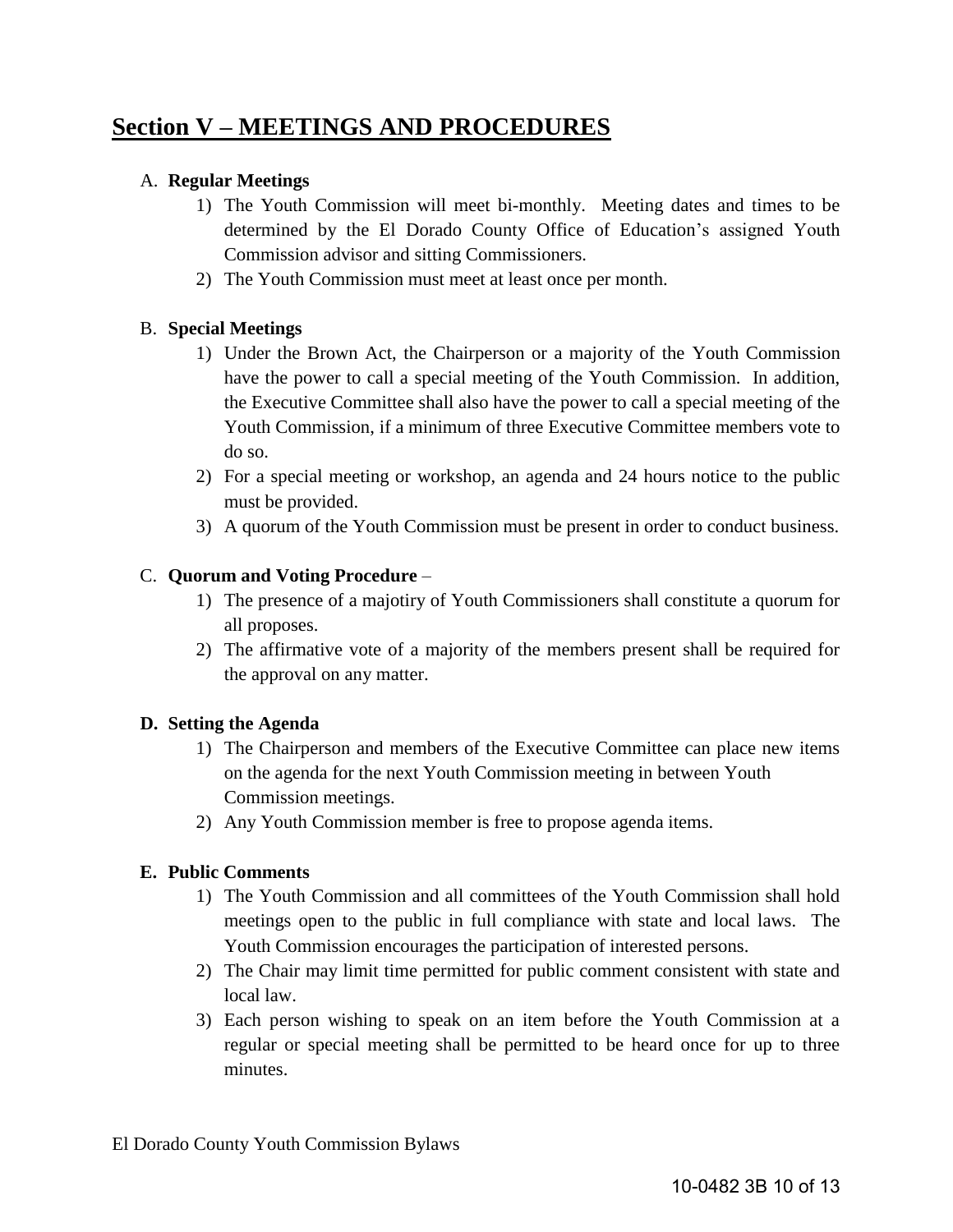## **Section VI – ATTENDENCE**

#### A. **Automatic Resignation of Members**

1) Members are reminded not to abuse the attendance policy and that absences or lateness might result in automatic resignation from the Youth Commission as described below:

#### B. **Attendance**

- 1) Under the Resolution, any member whom the Youth Commission certifies to have missed three (3) regularly scheduled meetings of the full Youth Commission during anytime throughout the year without authorization of the Youth Commission shall be deemed to have resigned from the Youth Commission. The Youth Commission shall not authorize any absences in excess of three (3) regularly scheduled meetings.
- 2) If any member has missed three (3) full Youth Commission meetings without authorization, the Operations Officer shall calendar for the Youth Commission's consideration at its next meeting whether to certify to the Clerk of the Board that the absent member has missed three (3) Youth Commission meetings without authorization.
- 3) In regards to regularly scheduled committee meetings, the Youth Commission shall notify the appointing officer of any member whom the Youth Commission certifies to have missed three (3) regularly scheduled meetings without the authorization of the Youth Commission.
- 4) To authorize an absence prior to a scheduled Youth Commission or Committee meeting, the member seeking authorization must leave a message on the voice mail at the Youth Commission office or with Youth Commission staff at least twenty-four (24) hours in advance. The full Youth Commission/Committee will vote on the authorization of the absence if it becomes debatable at its scheduled meeting.
- 5) To authorize an absence after the scheduled Youth Commission or Committee meeting, the member seeking authorization must inform the Youth Commission Chair as to the general reason for his or her absence within two (2) weeks after the missed meeting unless the member can show undue hardship in contacting the staff within that period. The Executive Committee will then render their decision and notify the Commission at the following meeting.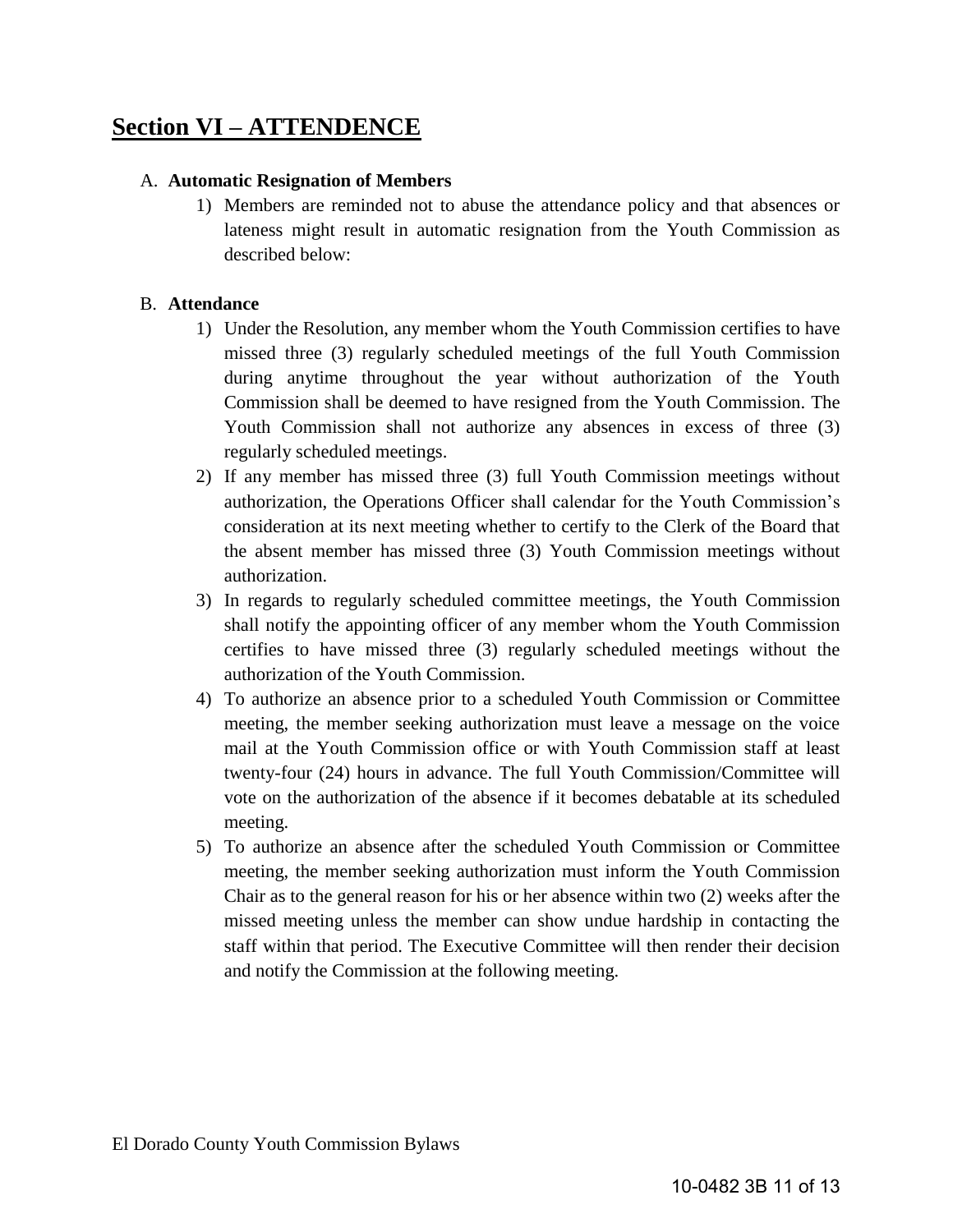#### C. **Extended Leave of Absence**

1) The leave of absence must be approved by the full Youth Commission. Only one (1) leave of absence is permitted per Youth Commission term, except for in emergencies approved by the full Youth Commission.

#### D. **Scheduled Training and Retreats:**

- 1) There are scheduled trainings, including the orientation retreat and the annual mid-year retreat, that are scheduled before a Youth Commissioner is appointed. Youth Commissioners are well notified of these meetings, and therefore are required to attend them.
- 2) All regular bylaws that apply to full Commission meetings will apply to these meetings. For example: If a retreat/training is more than one (1) day, each day missed will count as one (1) absence. Tardy policies do not apply.